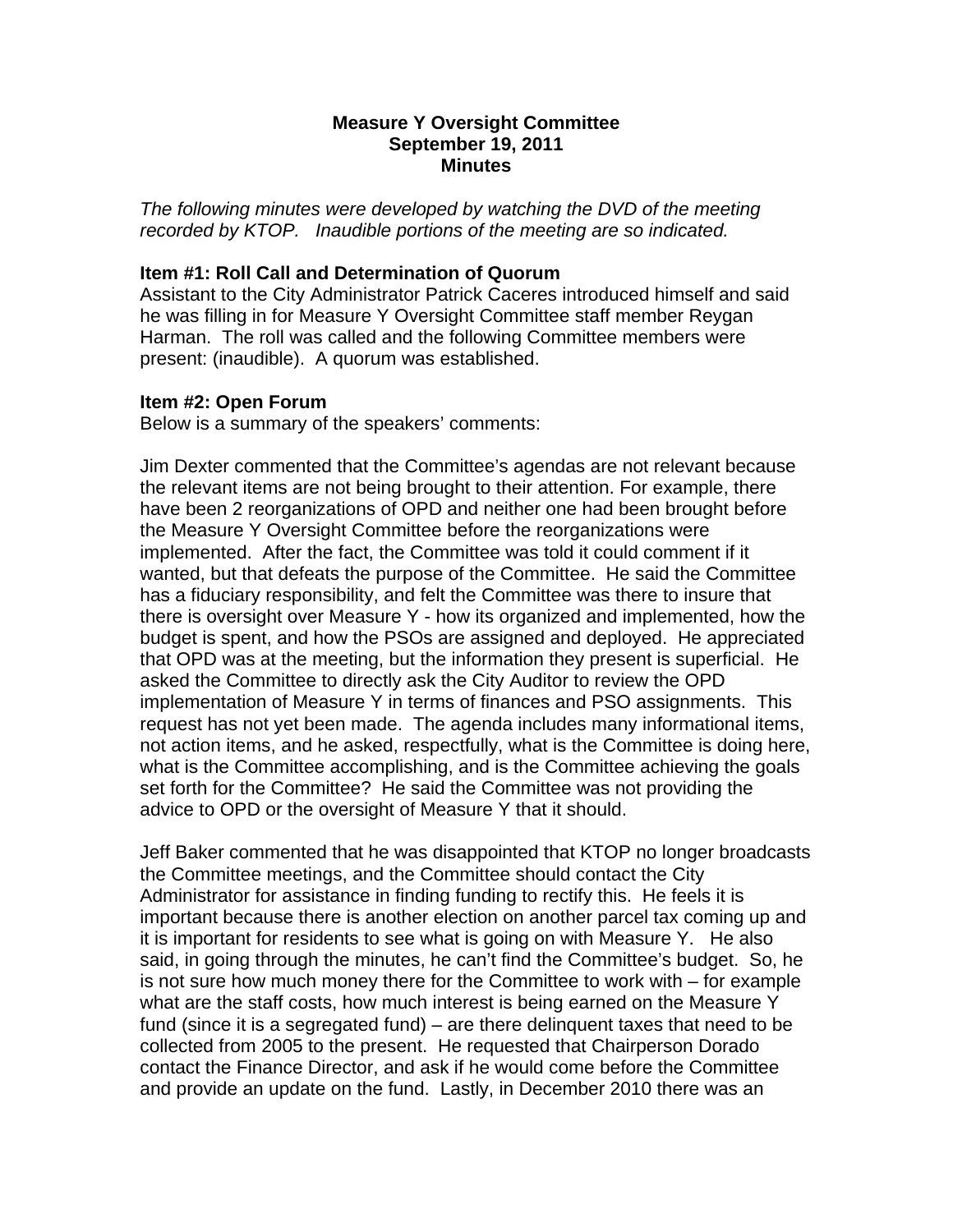issue raised regarding the parking surcharge on the commercial parking spaces in the City - where a portion of those funds come to the Measure Y fund. He reminded the Committee that the City was in a lawsuit with Alameda County over whether or not funds should come to Measure Y from the Coliseum. In a December 10, 2010 memo from Mark Morodomi he informed the Committee that the City had won a law suit and would be collecting the funds. But in going over that memo it omits to say if the City is collecting the back taxes from 2005 through 2010. He is concerned that the Committee is being "managed" and that the staff person working with the Committee must be from the City Administrator's Office. It can't be someone from the Mayor's Office because that way when the Committee asks questions the Committee is not getting an answer from the Mayor, but an objective answer from the Administrator.

Sanjiv Handa, East Bay News Service, commented that shortly there will no longer be an Oakland Tribune because on November 1, 2011 the Oakland Tribune, Fremont Argus, West County Times, Daily Review, Alameda Times Star and the Hayward Daily Review will publish their final editions under those names. On November 2, 2011 all those papers will be combined into a new paper called The East Bay Tribune. Also on November 2, 2011, all the papers on the other side of the Tunnel will disappear and the new paper in that area will be called The Times. Those will be the two big papers in the East Bay. So each city has to decide who their paper of general circulation where they will print legal notices because the City Charter says ads must appear in the paper with general circulation of more than 25,000 printed and published in the city of Oakland, of which there will be none. The Post and the Express have circulation of less that 25,000.

He also said that you might have read that San Francisco Acting Chief Jeffrey Godown was being hired by OPD as a Deputy Chief - but that didn't happen because there was no job description for the Deputy Chief. However, a job description for the OPD Deputy Chief has been approved by the Civil Services Commission and the job will be posted and Godown can apply like everyone else. This relates to the points made by Mr. Dexter in that Mr. Handa believes that City Hall supports the idea that administrative decisions are not under the purview of the City Council or other Boards and Commissions and that is why you do not see them before your Committee.

There are a number of staffing changes in City Hall. Fred Blackwell has been hired as the second Deputy City Administrator. He is coming over from San Francisco where he was the Director of the Redevelopment Agency. He is not coming over here simply to take over CEDA, but to an expanded role with responsibilities for Museum, Library, Park & Recreation, and some aspect of what the Measure Y Oversight Committee does. He said it would be important for representatives of the Committee to get on his calendar to discuss issues affecting this Committee such as the number of businesses being affected by the downturn and the direct effect it has on Measure Y finances.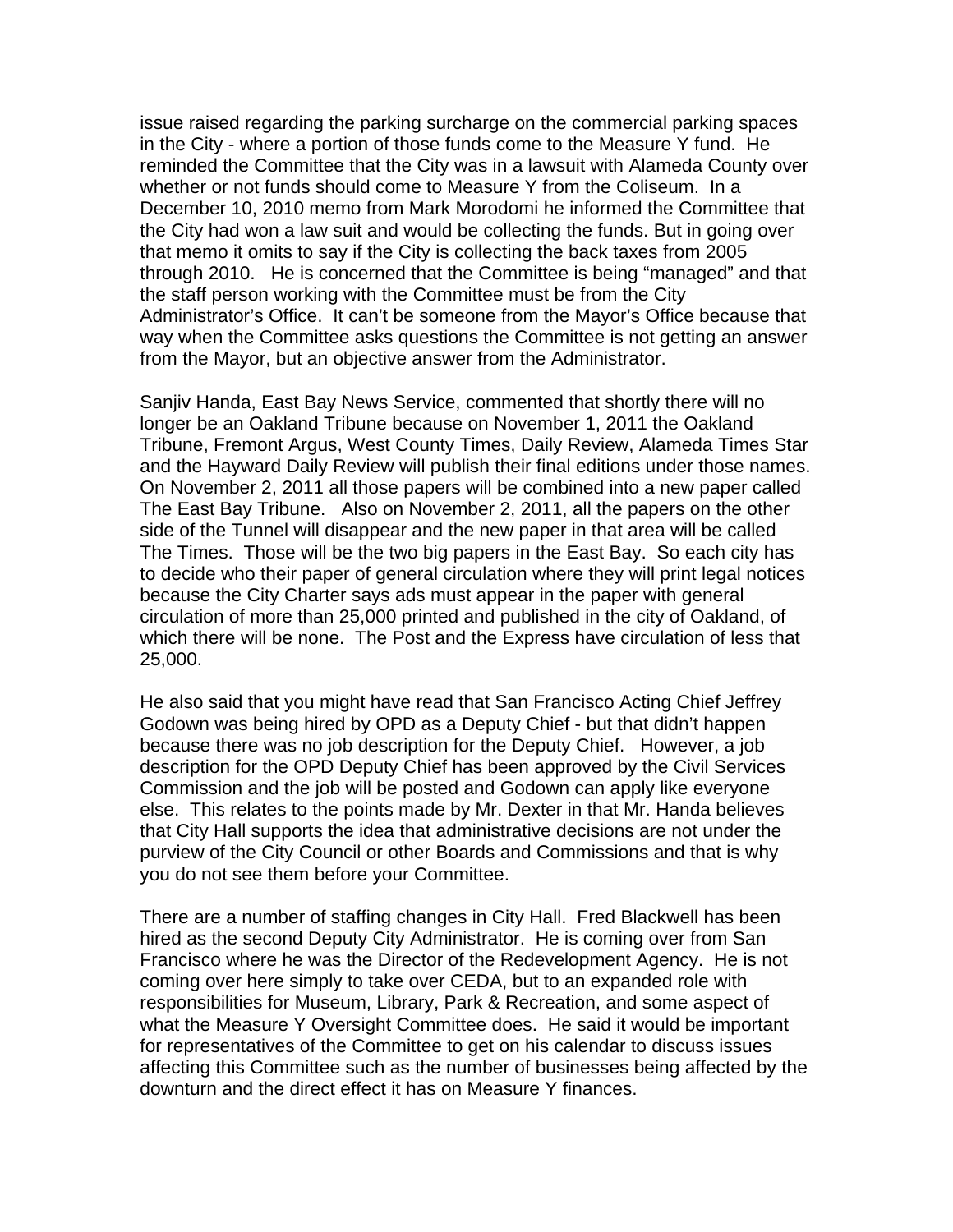# **Item 3: Approval of the minutes from the July 18, 2011 meeting.**

Motion to approve with the correction that Melanie Shelby was not present at the July 18, 2011 meeting. Moved and seconded by (inaudible) motion passed.

## **Item #4: Panel Discussion**

None of the police chiefs were present to address this item; they were in a meeting regarding alignment. Deputy Chief Jeff Israel clarified that realignment relates to the Governor's proposal to address the overcrowding in the prisons by releasing offenders back into their communities.

Speaker Sanjiv Handa commented that there have been at least six models of community policing in Oakland in the past. However, information on those efforts is lost. Twenty-two bankers' boxes, including 5 on early community policing efforts, are missing.

### **Item #5: Standing Item – Problem Solving Officer (PSO) Report**

PSO Supervisor Roland Holmgren introduced himself, and PSO Chris Keating who is the PSO for 19x.

At this point Member Shelby asked if there was a prioritization process regarding which PSOs present to the Committee. Chairperson Dorado said there was no prioritization process but having one would be beneficial for the Committee.

Officer Chris Keating began his presentation, which is an example of what he gives at his NCPC meetings, and consists of the following elements:

- 1) **NCPC Crime Data:** PSO Keating reviewed the crime data for the last 30 days including a map highlighting vehicle robberies and aggravated assaults among other crimes. He commented that there has been an uptick in gold-chain robberies. He asked residents to tuck chains in, be aware of their surrounding, and not to be distracted by talking on their cell phone. He also reviewed year to date crime stats from the beat comparing it to citywide data.
- **2) NCPC Crime Hotspots:** PSO Keating reviewed a list of hotspots in beat 19x including prostitution, gang issues on East  $15<sup>th</sup>$ , and a problem house on International. He commended that doing this PowerPoint presentation at NCPC meetings has been effective in making residents aware of the current precautions they should be taking – see above.
- 3) **Top Problem Property:** PSO Keating said he used the SARA method (an acronym referring to the 4-step process of Scan, Analysis, Response, and Assessment) to solve a problem property on International Blvd. This property had a high volume of criminal activity from prostitution to drug dealing. It is a foreclosed property owned by the Bank of America. Thirty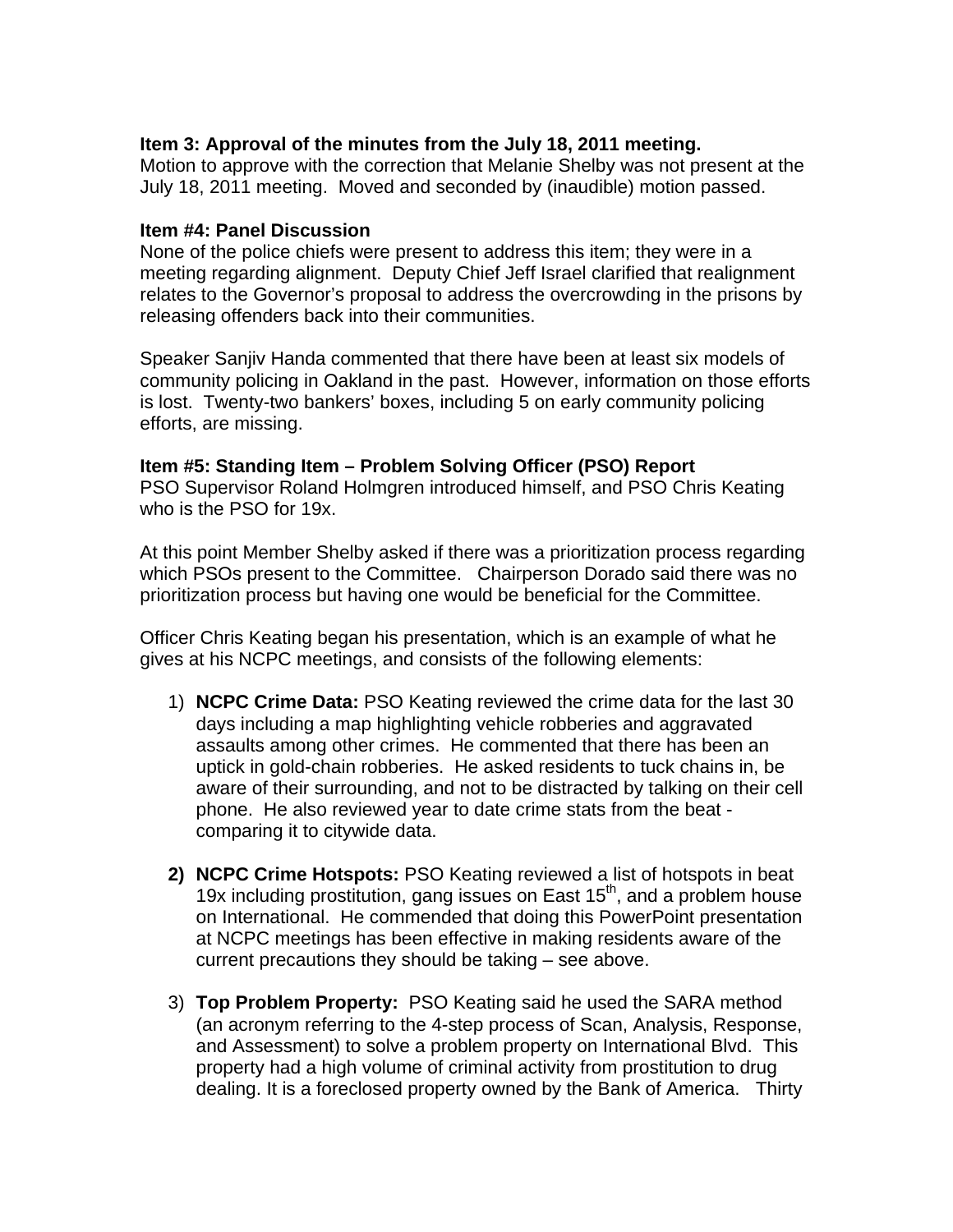different people were living there with 20 on probation. His approach was daily enforcement with arrests for violations. He worked with Nuisance Abatement Officer Arturo Sanchez to have a letter sent to the owner with a 30 day notice to abate. Eventually he got cooperation from the Bank of America to evict the "tenants" and the property boarded up. It didn't solve the problem, but the realtor he was working with put up a no trespassing sign which gives OPD the authority to arrest. That worked well, and in the course of the project, over 20 people were taken to jail. It took over a week and multiple dump runs to clean up the property. Now the property is cleaned and boarded up. In response to questions, PSO Keating and/or Lt Holmgren said it took approximately 9 months to complete this project. Also, that it was not the type of project that would naturally have benefited from increased community involvement since much of the work was research on drug arrests and compiling reports. Also, this project is flagged in the SARA database as a success so that other officers can use as an example. He also said it took 3 months to get the cooperation from the Bank of America.

Melanie Shelby requested a copy of the PSO presentation and was assured she would receive one. She also requested a list of the top 10 beats in Oakland with the greatest challenges for OPD. This would be a good way to prioritize what PSOs come before the Committee to make presentations. Staff member Patrick Caceres commented that it would be good ideal to combine the top 10 most challenged beats with a list of foreclosed properties as a way to prioritize PSO hot spot work. Lt. Holmgren said he could compile such a list for his area.

- 4) **Top 3 Calls-for-Services Locations:** PSO Keating said the top calls in the last 30 days include: 911 hang-up and alarm calls at the Peralta Community College main office (14), a hotel on Embarcadero (12), and at a charter school (10). There were a total of 36 calls for service which occur at all hours of the day and night.
- 5) **Current Top 3 NCPC priorities:** The NCPC priorities include the following issues: prostitution and robberies on International Boulevard, and gang issues on East 15<sup>th</sup> Street.
- 6) **PSO Report:** 1) The problem property on International project reviewed above. 2) Prostitution on International Boulevard was addressed with high visibility patrols with 47 arrests thus far. Sgt. Holmgren stated they are working on the issue holistically by focusing on prevention, intervention and enforcement. Advocacy groups are on site including BWAR, EBAYC, OCO and others. There is an effort to change the culture in Oakland as it relates to the sexual exploitation of minors. In response to a question from Member Lee, Sgt. Holmgren said he has not worked with MISSSEY and Nola Brantley in approximately 6 months. There is an effort to enforce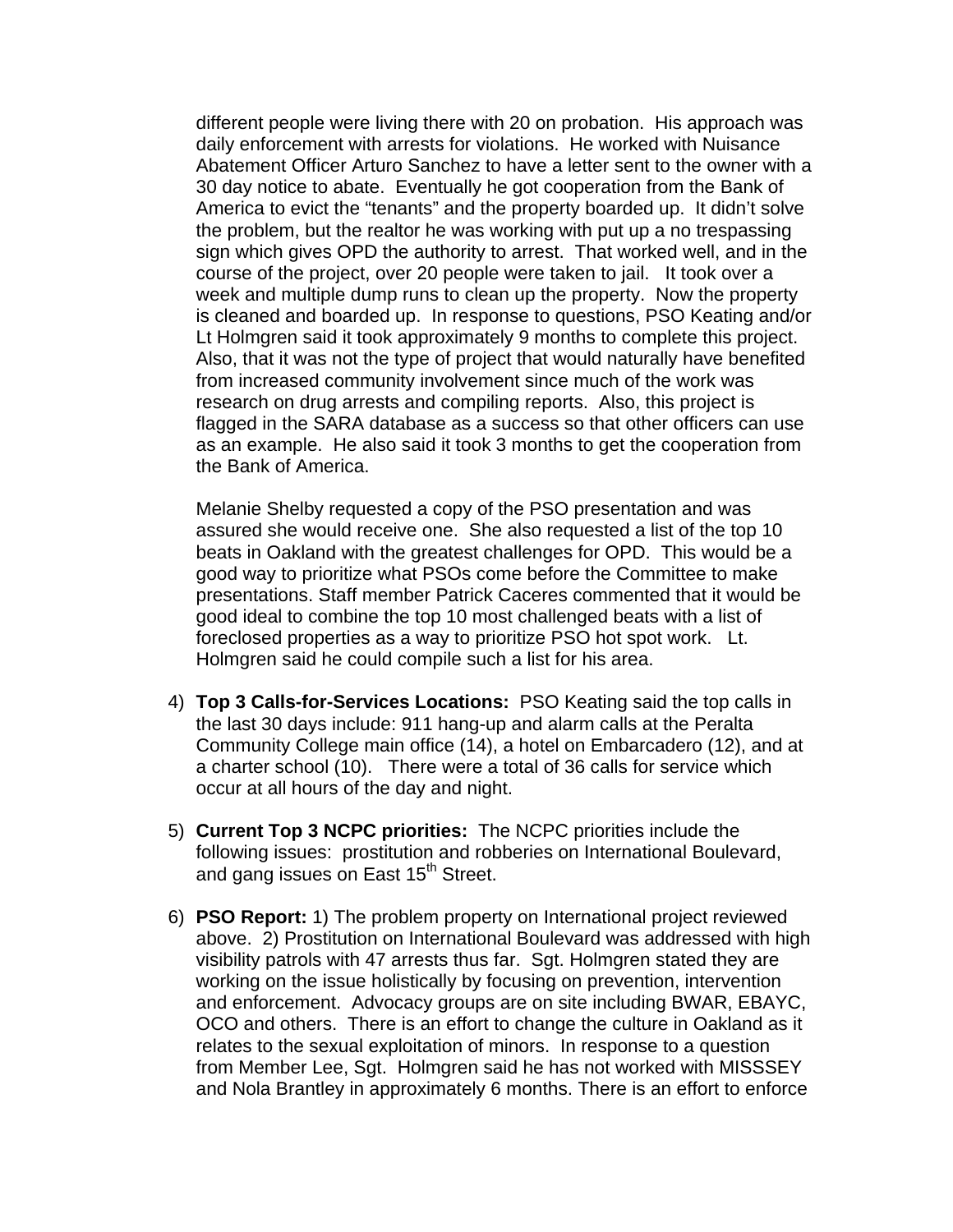against the pimps, but it presents a host of problems. They are working with the City Attorney's Office on it. There are issues related to the dialogue the pimp has with the undercover officer. BFO 1 and 2 try to work together to tackle the problem although the split between the two is at 23<sup>rd</sup> Avenue. 3) Bicycle Patrol Robbery Arrests - Officers were able to stop a robbery of a woman of her purse, and arrest the perpetrators (their photographs were shown). In response to questions Sgt Holmgren and PSO Keating said they made a decision to show the photographs of perpetrators, who are minors, but not give their names. Ms. Shelby said it was disconcerting to see their photos and perhaps in deference to the fact that they were minors, and to protect their identity, that both their names and photos not be shown. Chairperson Dorado concurred. Sgt. Holmgren also responded to a question saying that PSOs do attend meetings other than NCPCs in their beats and, for example, was recently at an EBACY meeting. They do try to encourage people to come to the NCPC meetings because it is more effective and efficient. Sgt Holmgren also commented that he felt the attendance at the combined Beats 17, 18, 19 NCPC meetings had been reduced due to the lack of funding for translators. He said he would support looking for additional funds for translation services and spoke to Councilmember Kernighan about restoring funds.

PSO Keating stated that the majority of his day is spent working on these projects. He reads email, meets with community members, goes to meetings, and works with other PSOs who may need assistance.

Public Comment: Sanjiv Handa made three points: 1) The Committee should ask OPD to provide the status of PSOs vis a vis the reorganization of OPD including the staffing challenges given the available resources. OPD has reorganized to have 35 beats which are both for problem solving and patrol. This is in contrast to the old system where there were 57 community policing beats. 2) There needs to be a philosophical discussion about whether or not 18 year old should remain the age where you are charged as an adult given the numbers of juveniles under the age of 18 who are committing serious crime. 3) The Committee should consider inviting the new County Probation Chief who has implemented many exciting models given he is joining Mayor Quan and the Chief at the upcoming Summit.

### **Item #7. Standing Item - Service Provider Report:** *City County*

*Neighborhood Initiative (CCNI)***.** Joe DeVries, CCNI Supervisor, provided an update on the City-County Neighborhood Initiative which is a Measure Y funded project. This project is a partnership between the Neighborhood Services Division and the Alameda County Health Department's CPAE Unit in two neighborhoods: Sobrante Park in East Oakland and Hoover in West Oakland to build resident capacity to advocate and to solve problems.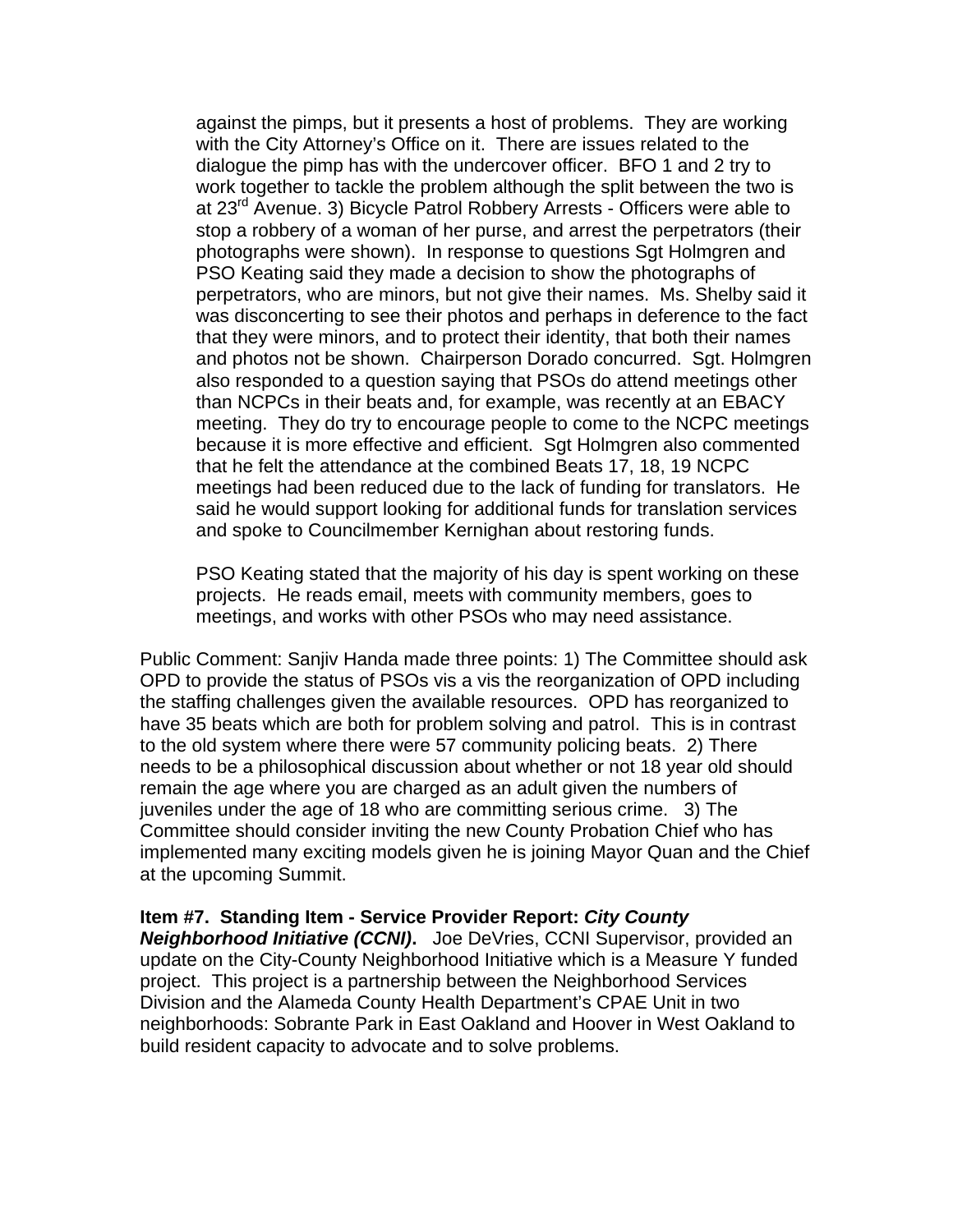Joe stated this project is fortunate because the Health Department has spearheaded extensive survey research on the impact of this project - starting with a baseline survey in 2004 and follow-ups in 2007 and 2010. He reviewed key components of the projects in Sobrante Park and Hoover. He then described the neighborhood demographics and provided a PowerPoint presentation with highlights of the survey research which shows that CCNI is successful in many areas. He also answered questions about the structure of the survey and the findings. A few of the highlights from the May 2010 door-to-door survey, as compared to 2007 survey, include:

*In Sobrante Park:* 

- 68% of the residents feel the neighborhood is a safe place to live.
- 51% of households attend sponsored events such as Resident Acton Council meetings, National Night Out, neighborhood clean ups, etc.
- Residents feel better prepared for disasters due to neighborhood trainings and participation in the city-wide disaster drills. Trainings have also been given in Spanish.
- Conditions of the parks and lack of activities for youth continue to be the biggest concerns of residents.

In West Oakland:

- Residents say they have better access to health resources such as childhood immunizations, fresh fruits and vegetables, and safe places to exercise.
- Crime has decreased including violence around liquor stores.
- Access to computers and the internet has increased slightly.
- Hot spot areas, including San Pablo Avenue at St Andrews Park, where there have been issues with the sexual exploitation of minors, have seen a radical reduction.
- Residents say they are more satisfied with City responses to blight calls.
- About a 4% increase in those that say problems get solved in West Oakland.

Mr. DeVries also responded to questions regarding whether the program has met its goals of reducing poverty, health problems and violence given the data they have collected. Mr. DeVries said the work being done in the community is successful and has played a role in reducing crime, poverty, suspension rates, etc. but could not claim a direct correlation since there are many inputs. Since CCNI is in the last year of its contract we would like to emphasize the institutionalization of the work through the existing neighborhood organizations that have been built up.

Public Comment: Mr. Handa said that by multiplying the funds needed for this project by 35 and then by 10 and you will see the amount of money needed to begin to address the city's problems. That is the level of investment required. Rather, he said, the Mayor and other politicians have other priorities, and, for example, hired two full time Public Information Officers instead. His comments continued, saying that billions of dollars have been spent in Oakland, on a variety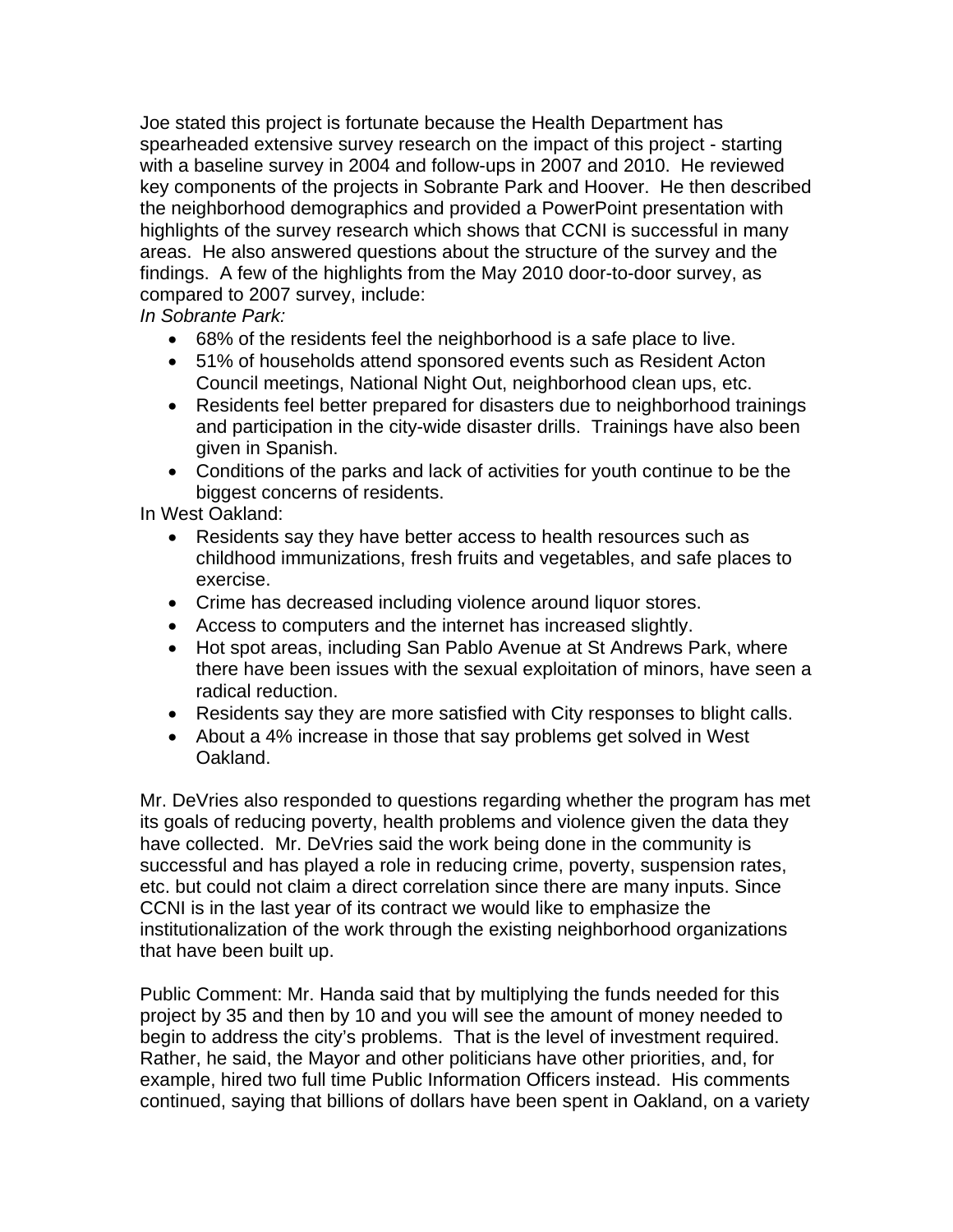of things; however, overall there are more people in poverty than before. Also, there are more than two times the number of people employed by the City of Oakland than before Proposition 13 and he wondered what all these staff members were doing?

## **Item #7: Drafting of the Letter to the Department of Human Services**

Chairperson Dorado said the purpose of this item was to develop points that could be included in a letter to DHS and Mayor Quan regarding the Measure Y RFP. Several concerns were raised including: 1) the need to have Sara Bedford from DHS at the Measure Y meeting to answer questions; 2) what DHS means by the term "stakeholder", 3) what the process is, 5) how the evaluation is structured, and 4) was it meant to include Measure Y Oversight Committee members in the stakeholder interviews. Staff responded saying that DHS has reached out to a variety of providers and other stakeholders to get information that would provide input into the RFP. But, she is not aware of their intentions vis a vis the oversight committee. Possible points to include in the letter are:

- Rationale for changes in the funding.
- The data collection process needs to include data that is comparable between programs and needs to reflect the actual violence prevention accomplishments so efforts are measured the same across groups and can be compared to each other. This will help in prioritizing funding decisions.

It was said if they didn't write a letter they could express their concerns and opinions to DHS at the next meeting. They don't have to support the process and can go directly to the Public Safety Committee or to City Council with the Committee's opinion. It was also expressed that writing a letter is good because it expresses directly the opinion of the Committee. It was agreed that Chairperson Dorado would write a letter with help from Member Shelby on the above points and Chairperson Dorado will send the letter.

Staff member Reygan Harmon commented that the letter should come to the Mayor's Office as well since they are involved in the RFP process. She recommended that concerns in the letter be expressed as explicitly and specifically as possible.

Public Comment: Mr. Handa commented the Committee has been in a rut ever since its inception. He recommended the Committee have a work session to talk about what they need in terms of budgets, finances, etc. He suggested the Committee send a letter to the City Administrator saying they want to be involved in the RFP process, want to see the timeline, scope, final language of the RFP, etc, so the Committee can be truly involved. The Committee needs to be more proactive. There is \$22 million of tax payer money being spent in Measure Y so if you are frustrated you need to work to get what you want. Have special meetings and requests.

# **Item #8 Agenda Building**